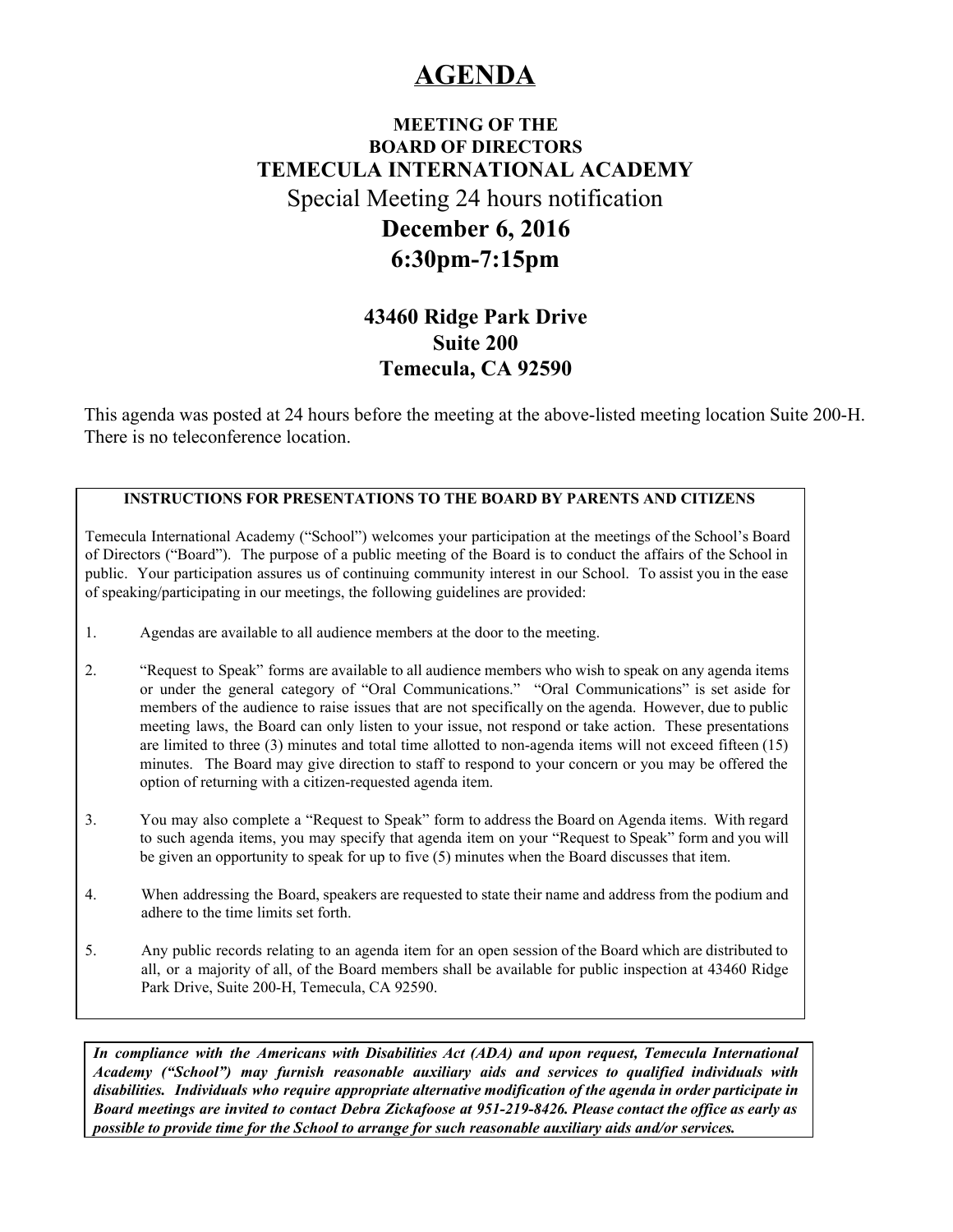## **I. PRELIMINARY**

- A. **CALL TO ORDER**
- B. **ROLL CALL & ESTABLISHMENT OF QUORUM**
- C. **PLEDGE OF ALLEGIANCE**
- D. **APPROVAL OF AGENDA**

## **II. COMMUNICATIONS**

#### A. **ORAL COMMUNICATIONS 6:40 PM**

ORAL COMMUNICATIONS: Non-agenda items: no individual presentation shall be for more than three (3) minutes and the total time for this purpose shall not exceed fifteen (15) minutes. Ordinarily, Board members will not respond to presentations and no action can be taken due to California's public meeting laws. However, the Board may give direction to staff following a presentation.

## **III. EXECUTIVE (CLOSED) SESSION**

With respect to every item of business to be discussed in closed session pursuant to Section 54956 $8<sup>1</sup>$ 

#### **A. NONE**

The Board shall publicly report any action taken in closed session and the vote or abstention on that action of every member presents theon.

## **IV. CONSENT ITEMS**

All matters listed under the consent agenda are considered by the Board to be routine and will be approved/enacted by the Board in one motion in the form listed below. Unless specifically requested by a Board member or a member of the public to be removed from the Consent Agenda for discussion, there will be no discussion of these items prior to the Board votes on them. The President recommends approval of all items on the consent agenda.

## A. NONE